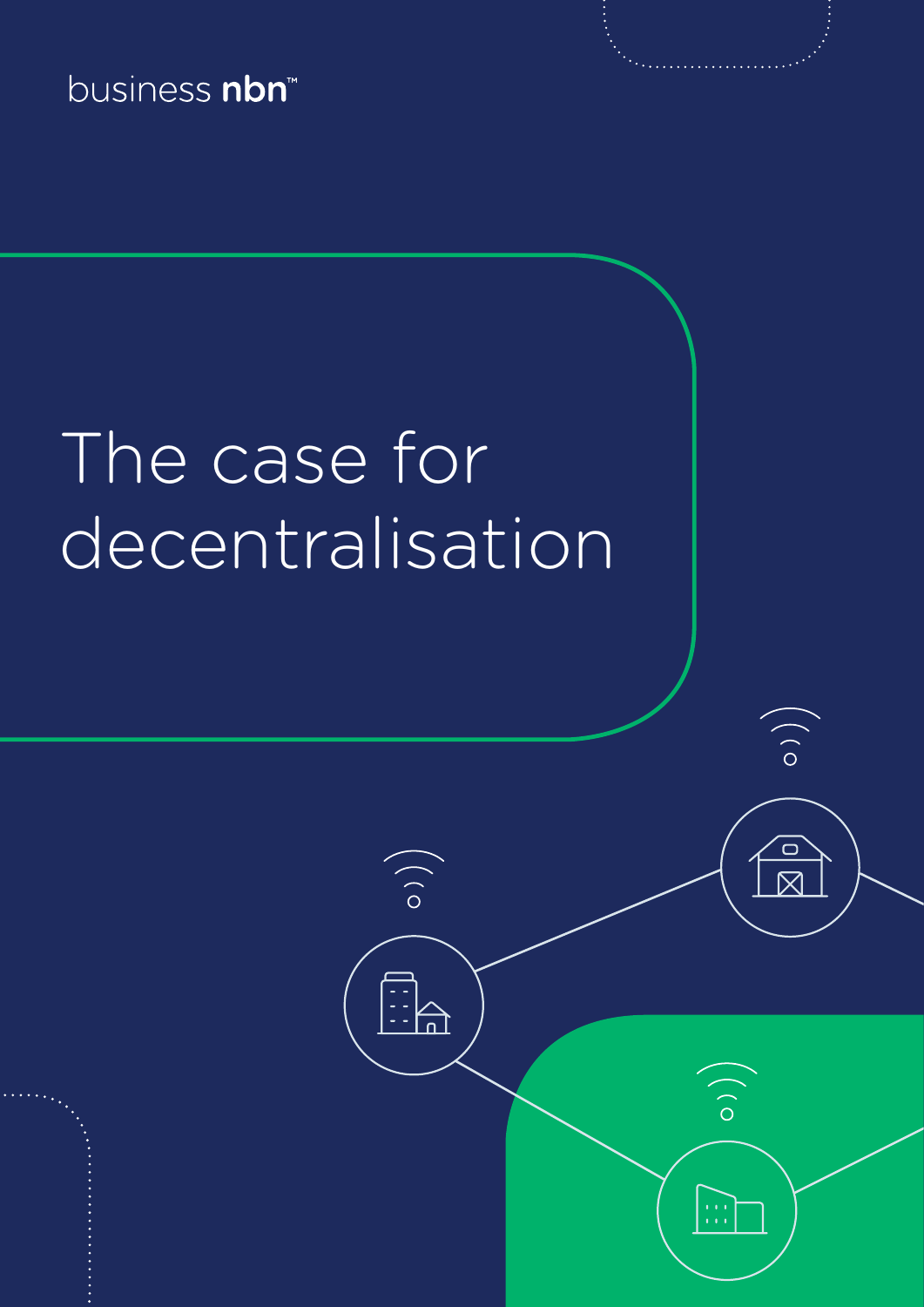#### Think outside the CBD

Cities have long been viewed as the engine room of growth in Australia. But with the rapid shift to distributed work due to COVID-19 and greater reliance on – and investment in – digital connectivity, the timing is right for more regional areas to become growth hot spots.

For years now, Australia's economy has been undergoing a fundamental shift towards digital, which is reflected in the rise of sectors like professional, scientific and technical services as Australia's largest employers.<sup>1</sup> Simultaneously, more than 90% of Australians have clustered in or near urban areas to take advantage of the centralised resources on offer, with CBDs reigning as hubs of economic acitivity.2

However, COVID-19 has hit the accelerator on the move to digital, upending previously held orthodoxies about how and where work needs to happen in the process.

Fortunately, the maturity of technology infrastructure in Australia, exemplified by the completion of the  $nbn^{m}$  network initial build (with some complex connections ongoing) means organisations can begin to plan a path to recovery from the pandemic that might look to regional centres as frontiers for growth.\*

\* NBN Co's initial volume build completion commitment was that all standard installation premises in Australia would be able to connect to the nbn™ access network as at 30 June 2020. This excluded premises in future new developments which would be an ongoing activity for NBN Co beyond 30 June 2020. It also excluded a small proportion of premises defined as 'complex connections' – which includes properties that are difficult to access, culturally significant areas and heritage sites – where connection depends on factors outside of NBN Co's control such as permission from traditional owners, and where network construction to allow such premises to connect will be an ongoing activity of NBN Co beyond the build completion date.

The Regional Australia Institute's recent report *The Big Movers* found regional areas have slowly been luring more people away from capital cities over the past decade. Now that the notion of how work gets done has been turned on its head, fuel has been added to the fire.

"From 2011 to 2016, our two biggest cities, Sydney and Melbourne, lost more residents to regions than they gained – and this was before COVID-19," says Liz Ritchie, CEO of the Regional Australia Institute.<sup>3</sup>

"Over the last few months, we've all had to change how we work, and this has allowed staff and employers to see that location is no longer a barrier for where we choose to work."

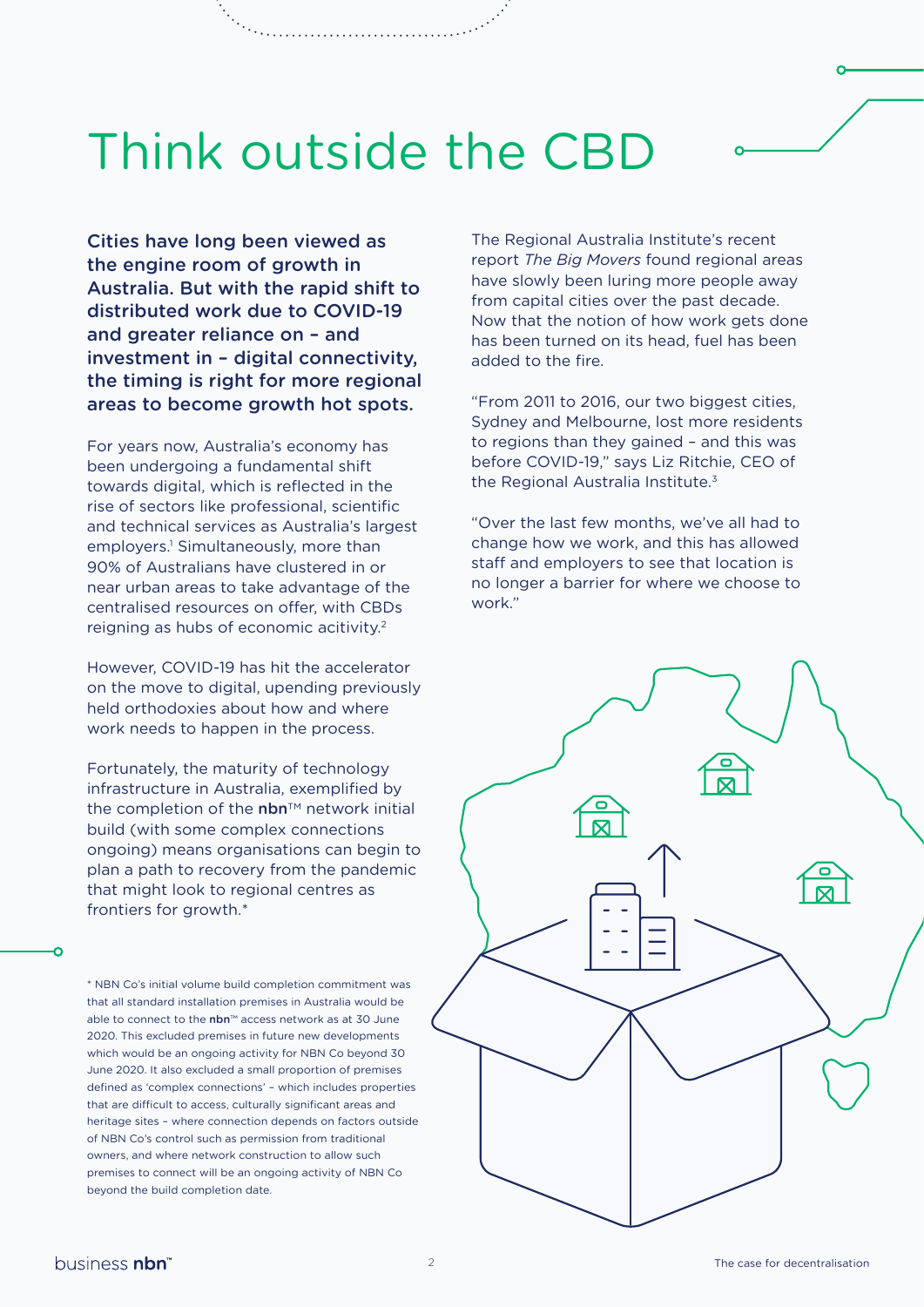

## **Technology** and connectivity

Some of the momentum to decentralise is dependent on widespread access to enabling infrastructure right across this vast continent, with a fast and secure broadband network as the foundation.

Work to meet this demand was already underway pre-pandemic. In its 2018 *Regions at the Ready* report, the Federal Government committed to investment in digital connectivity, and cited information technology as critical to supporting decentralisation.4

Part of this obligation was fulfilled this year, when at the height of the COVID-19 pandemic the nbn™ network quietly reached an important milestone: the completion of the initial network rollout, with 11.7 million premises now eligible to connect to the network, with some complex connections ongoing.5\*

The initial network build was only the beginning, though. Businesses have very different needs to residential users, and the tools and systems they use demand more from the network.

Business use cases, such as relying on VPNs to support remote workers or having a low tolerance for any type of data interruption, are just two examples where data use and intensity can increase the requirements and expectations that are put on network performance.

\* See disclaimer on page 2.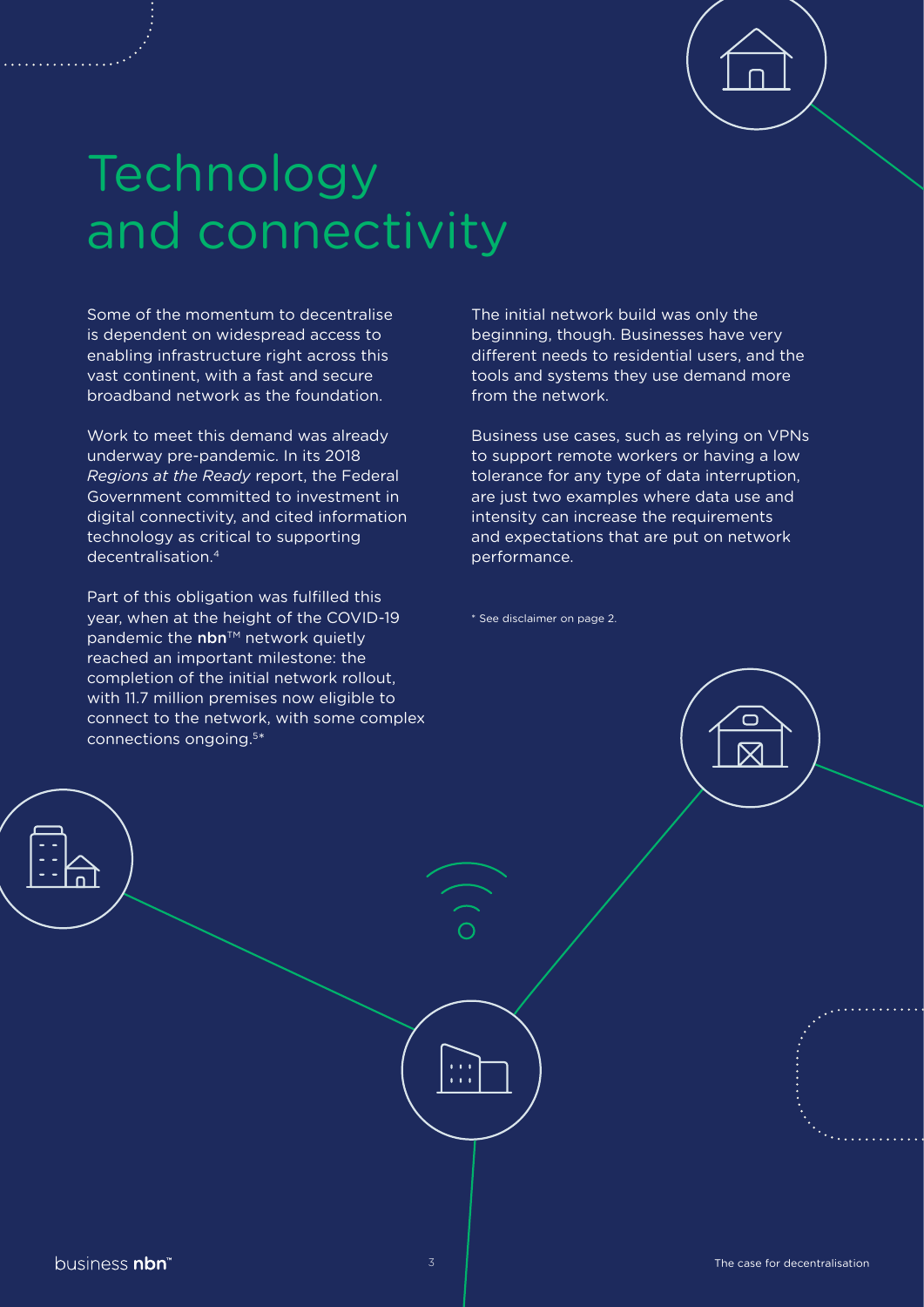Not all data is equal or performs the same. Business-grade network features such as higher bandwidth with symmetrical upload and download speeds and prioritised data on the nbn™ network are optional features available on the nbn™ Enterprise Ethernet wholesale products that service providers can leverage to create fit-for-purpose solutions for businesses looking to address current challenges and adopt digital agility to stay innovative in this new normal.^

Now that digital technologies have more than proven their value in keeping businesses moving at a time like this, more organisations are investigating ways to bring in systems and tools that provide flexibility and reliability.

Businesses around the world report plans to accelerate investment in technological initiatives such as improving network and app performance, increasing cloud services and re-evaluating their IT environment to better facilitate a distributed workforce.<sup>6</sup>

Combined with the rise of cloud-based applications and communication technology including more use of video, the scene is set for more organisations be able to conduct business as usual, no matter where they are located.

^ business nbn™ Enterprise Ethernet is only available in the nbn™ Fixed Line network footprint and at limited premises served by the nbn™ Fixed Wireless and Satellite networks. An end customer's experience, including the speeds actually achieved over the nbn™ network, depends on the nbn™ network technology and configuration over which services are delivered to their premises, whether they are using the internet during the busy period, and some factors outside of nbn's control (like their equipment quality, software, chosen broadband plan, signal reception, or how their provider designs its network).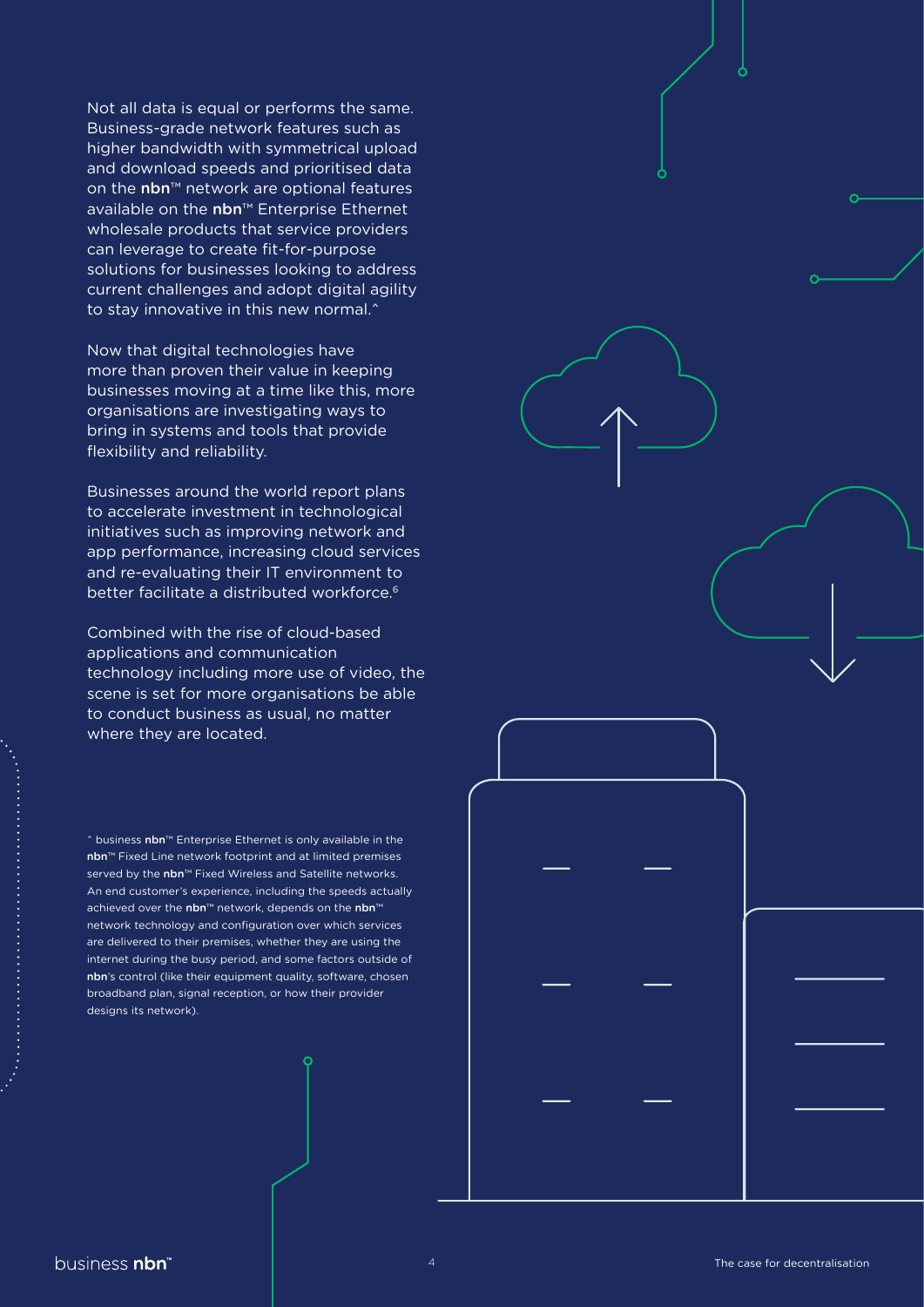### Realising benefits

Since businesses have been operating remotely for some time, there is also growing appreciation for the benefits decentralisation can bring to employees and organisations, such as reduced travel times, improved productivity, better work-life balance and decreasing operational costs.

Greater flexibility has long been a stated aim for many organisations, though usually approached on a case-by-case basis. But with many forced to work remotely due to travel restrictions and lockdowns, suddenly the country's workforce became participants in one big experiment that proved it can be done without loss of productivity.7

While the movement of large organisations and public service departments to regional centres and towns will likely be a long-term proposition, we are starting to see hints of a shift.

For example, large Australian organisations have taken a step of support for developing industries in regional areas through the Regional Australia Council 2031, an initiative that lists KPMG, Commonwealth Bank, Aurizon and nbn as founding members<sup>8</sup>

Technology has helped demonstrate the unessential nature of physical co-location of the workforce, and the potential to regionalise government services and industry. This could support the design of new business and government service models that incorporate regionalisation and regional economic development.9

business nbn<sup>\*</sup>

\$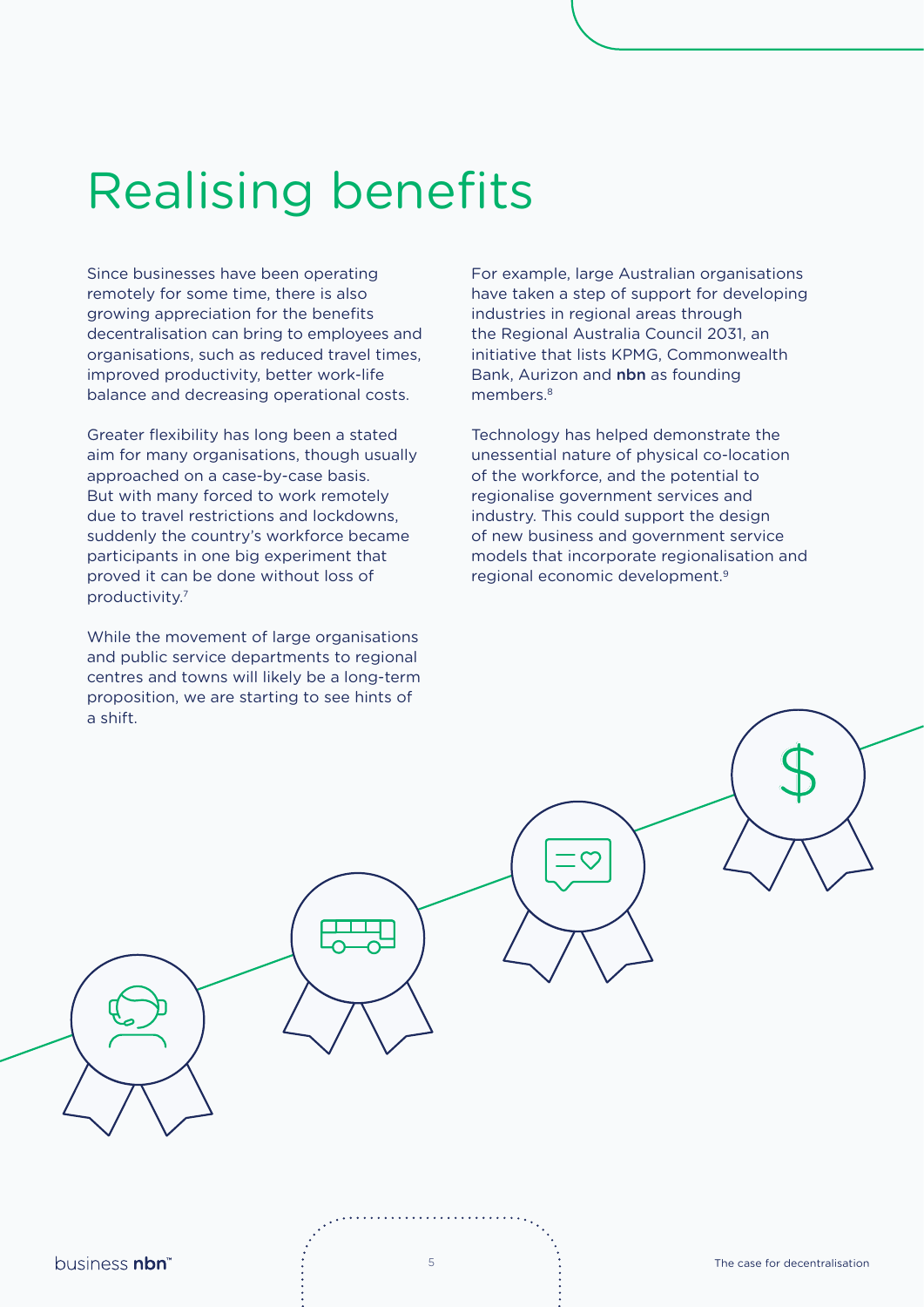For organisations and government departments, there are potential cost savings in moving operations from capital city CBDs to regional centres, not least of which is the reduced cost of real estate and rent. The *[Australian Financial Review](https://www.afr.com/property/commercial/satellite-hubs-set-to-rise-as-businesses-decentralise-20200603-p54yz2)* reported that demand for commercial and residential real estate in satellite hubs is likely to surge as companies relinquish their expensive leases on CBD office spaces.10

In addition, the talent pool remains large, and potentially increases with the offer of remote work and flexibility built into employment contracts.

Individuals are also looking to regional areas as a way to side-step soaring property prices in the capitals, particularly in Sydney and Melbourne. According to the *[Domain House Price Report](https://www.domain.com.au/research/house-price-report/june-2020/)*, released in June 2020, regional NSW dwellings are now outperforming Sydney in terms of growth, and are on par with Canberra.<sup>11</sup>

Anecdotes from people working remotely have demonstrated how living and working outside city centres can improve quality of life, and that the change is not only possible but practical.12

These benefits are also starting to be quantified. Researchers at Swinburne University found 90% of study participants rated not having to commute as the biggest benefit of remote work, followed by greater flexibility and more savings due to less travel.<sup>12</sup>

For communities, less congestion has turned morning commutes into breezy drives for those still travelling, with less pollution and reduced impact on the environment.12 Decentralisation also breathes life into regional cities and towns that have suffered from the effects of drought and a declining population for decades. As more people move away from cities, funds earmarked for urban development could instead be channelled into further developing and connecting regional areas.13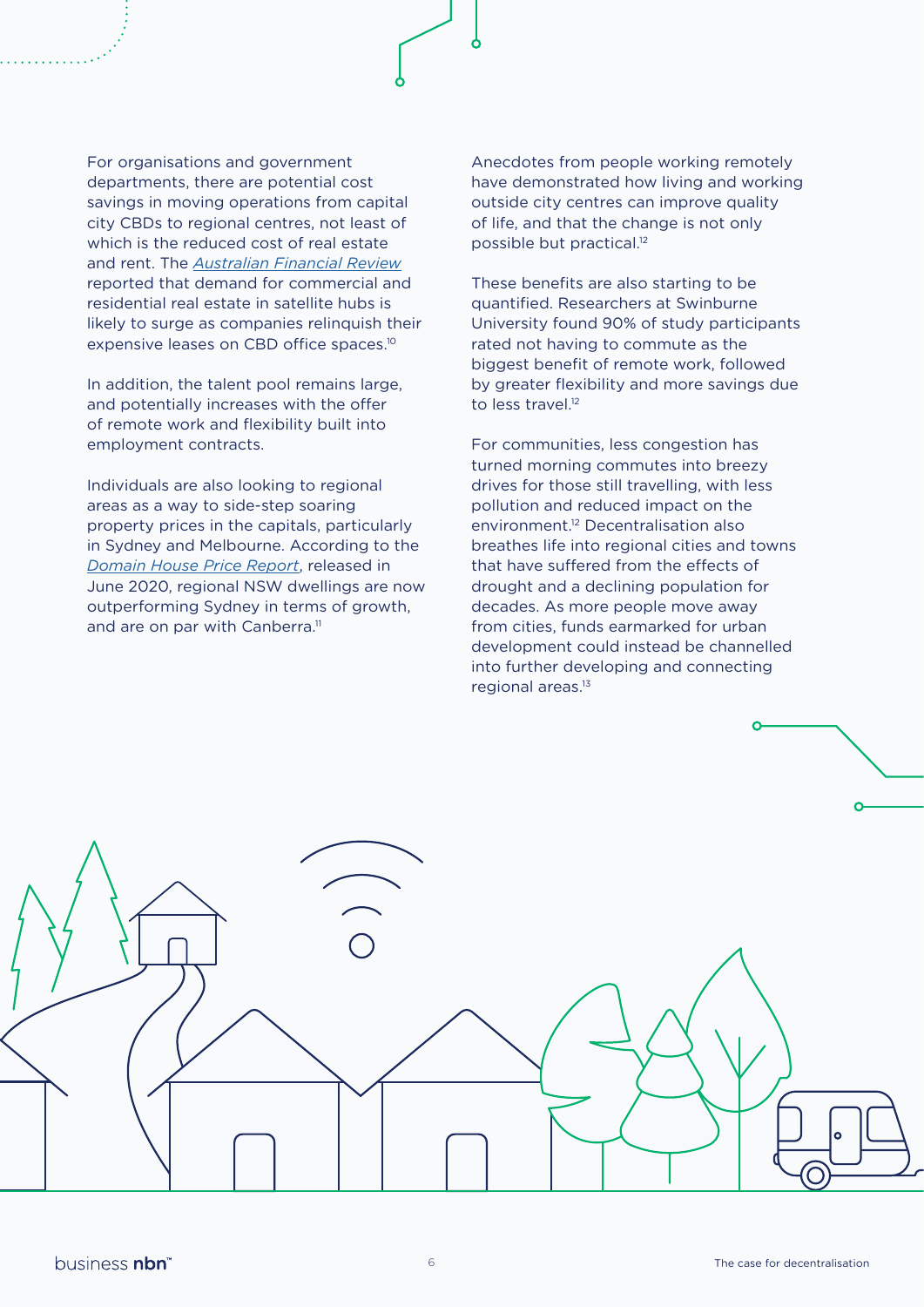### The time is now

While we have lived in unsettling and uncertain times during the COVID-19 pandemic, it has given us a glimpse into a future of work and life in Australia that might have felt unattainable for decades.

nbn is driving key initiatives to help give businesses the flexibility and network reliability they will need to boost growth and productivity.

With the business nbn™ fibre initiative, nbn is making business-grade fibre more accessible to more locations than ever before, allowing providers to offer solutions based on wholesale Enterprise Ethernet services.#

"The  $nbn^{m}$  network exists to help people across Australia make the most of the social and economic benefits that fast broadband enables," says Stephen Rue, NBN Co Chief Executive Officer. 14

"Having helped level the playing field for residential internet services with the rollout of the  $nbn^{m}$  network, we are now turning our attention to accessibility for our premium-grade wholesale business services, helping businesses in regional areas access the benefits of competition, and helping service providers access enhanced wholesale broadband support services and better wholesale  $nbn^{m}$  prices for the broadband services they offer."§

There is movement behind the technology and infrastructure to support the decentralisation shift, and the interest is there from individuals, communities and organisations. Combined, the chance to embrace decentralisation is more within the reach of businesses than ever before.



# business nbn™ Enterprise Ethernet is only available in the nbn™ Fixed Line network footprint and at limited premises served by the nbn™ Fixed Wireless and Satellite networks. Costs may apply; customers should contact their preferred service provider to ask about availability and any fees and charges that may be applicable.

§ nbn is a wholesaler and does not control costs charged by service providers. Customers should contact their preferred service provider to ask about availability and any fees and charges from their provider that may be applicable. These pricing offers are not available for most premises in the nbn™ Fixed Wireless or Satellite footprints or for most premises which have complex connections further costs are likely to apply to these premises.